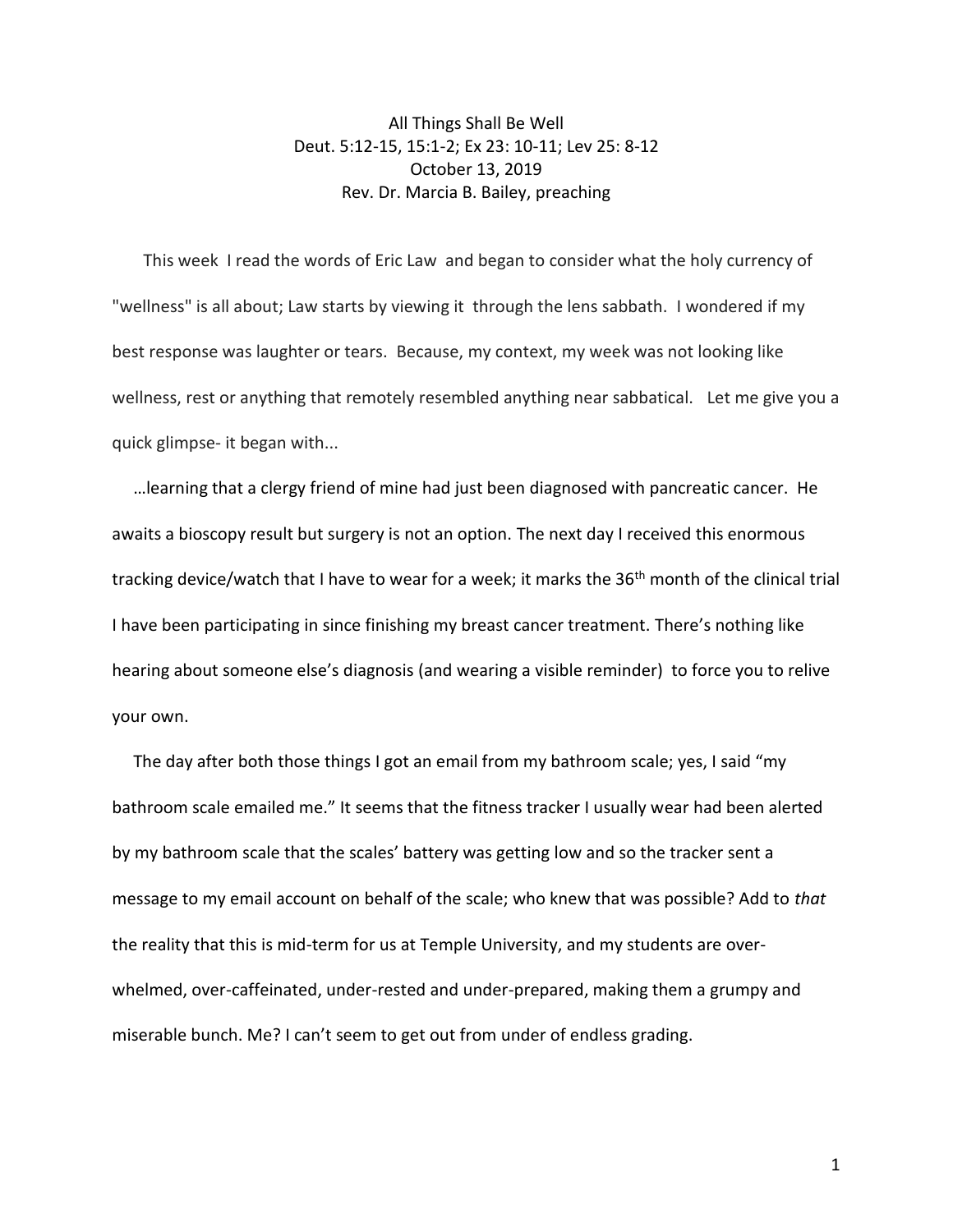And then I found myself in the 18<sup>th</sup> hour of my too-long Thursday working on this sermon after I got home from the Ministry Coordination team meeting because I was trying to get out of town on Friday afternoon for 24 hours for my own refreshment, some "sabbath" if you will….and the irony of thinking about that and wellness was enough to make me laugh out loud! What *is* "wellness" and how does one begin to understand, let alone claim, "sabbath" in the midst of the way we live our fast paced and too full lives?! Good question!

 We are continuing to explore Eric Law's "holy currencies" and this week we are considering the currency of wellness. (Laura will help us think about this in our adult Learning Community) Law begins to talk about this idea of "wellness" by reminding us of these admonitions we find in the Hebrew Bible: the call to weekly sabbath keeping, the invitation to a sabbatical year, and finally, the vision of a Jubilee, once every 50 years.

 This idea of sabbath keeping begins in the creation account recorded in Gen 1. When all of creation has been completed, we are told that God took a day off, "rested" and that God "blessed" the seventh day and made it "holy". How interesting, then to discover that there is evidently quite a debate about all this sabbath stuff! Of course, it's an important element in Judaism, but not because of the creation. Rather, it's important because sabbath is connected with the rescue from Egypt and the giving of the 10 Commandments, which also sets aside a day different from the rest. Some Christians argue that because we no longer live "under the law" that all this sabbath stuff is no longer required for us. Others argue that the creation account was earlier than the Exodus event and so we s*hould* set time apart. Besides, we know Jesus took time apart from his disciples and ministry to refresh himself, going to the dessert, across the sea, to the mountains to pray, rest, find quiet, and peace. Some argue that that in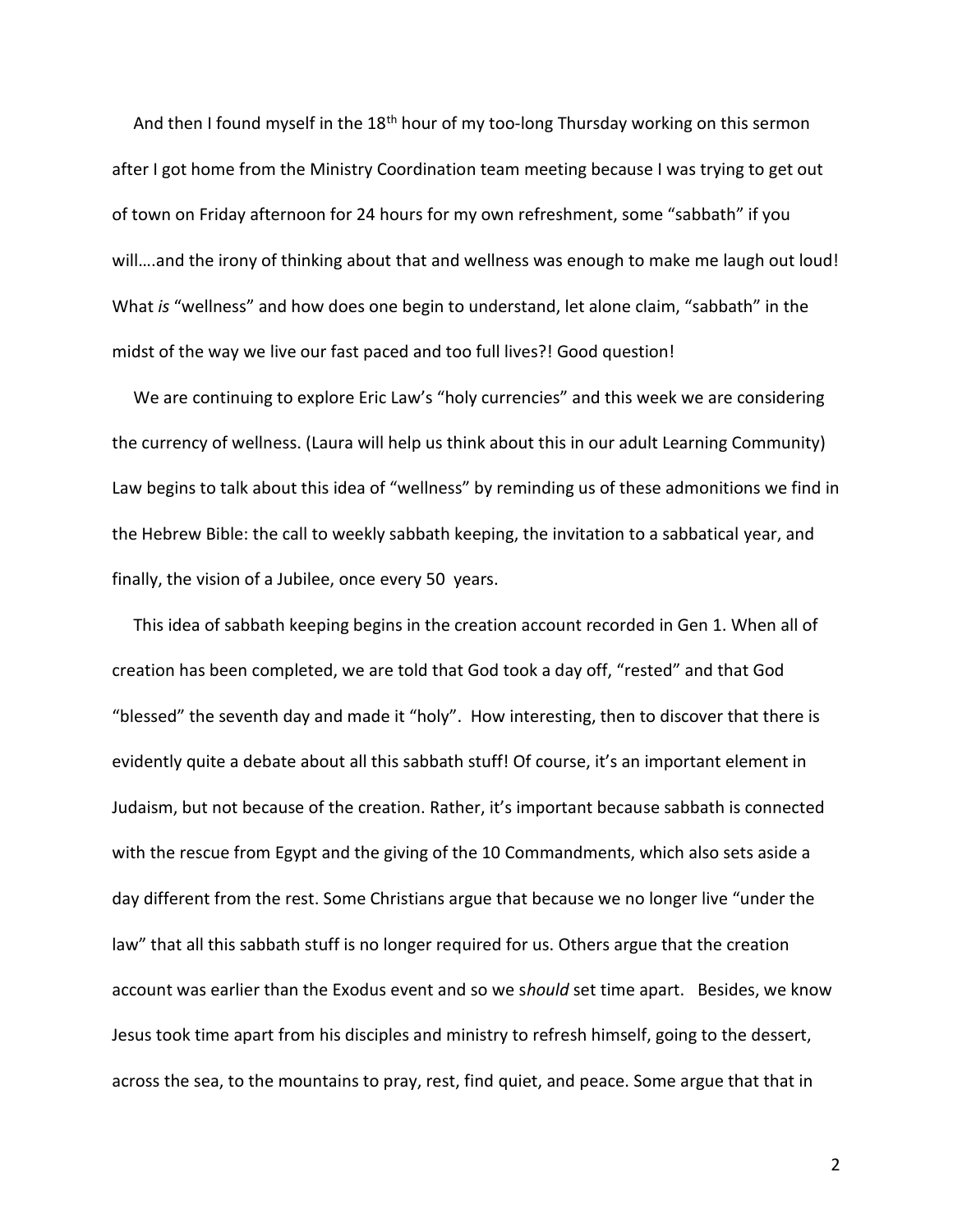itself should be enough to motivate us to do the same. Regardless of where it all begins, the reality is that many of us, myself included, struggle to find a time and space where we can begin to "rest", to foster our own "wellness" and to devote ourselves to some restorative practice that the text seems to expect us to fulfill.

 Let's face it, we live in a 24/7 world. We are rewarded, either outright or subtly, for being busy all the time! Not many of us have days anymore where there is "nothing to do." It feels sometimes like a competition: "I'm so busy" we say, listing off the things we need to do until we're interrupted by someone else eager to show their list is longer! What's that about? Wellness? Sabbath? I don't think so! There are very few of us who work a 40-hour week anymore. I have always said I fanaticize about working for McDonald's: flip the burger, wipe the counter, take the order and then go home, done! Instead I chose two jobs that are never done! Somehow as a society we have convinced ourselves that more work is somehow better; that 60 hours of work accomplishes more 40. That because we *can* extend our days with artificial light and push ourselves with the help of machines, we should. We think it makes us better people, more valuable workers, more faithful Christians if we can earn our way into God's presence by being the last one to turn off the light. No wonder it doesn't seem like we have a very clear grasp on self-care and sabbath keeping!

 What's the purpose of this "day/year/season" off"? It is to be *well*! To create a decided break in the routine to intentionally stop, rest, reflect. It is a time to restore, rejuvenate, recover from the activities and work of the rest of our lives, as well as a time to re-engage in our relationships with each other, with the earth itself and with God. Sundays used to be that day. But today Sundays are as full as any other day. For some, with church activities, but for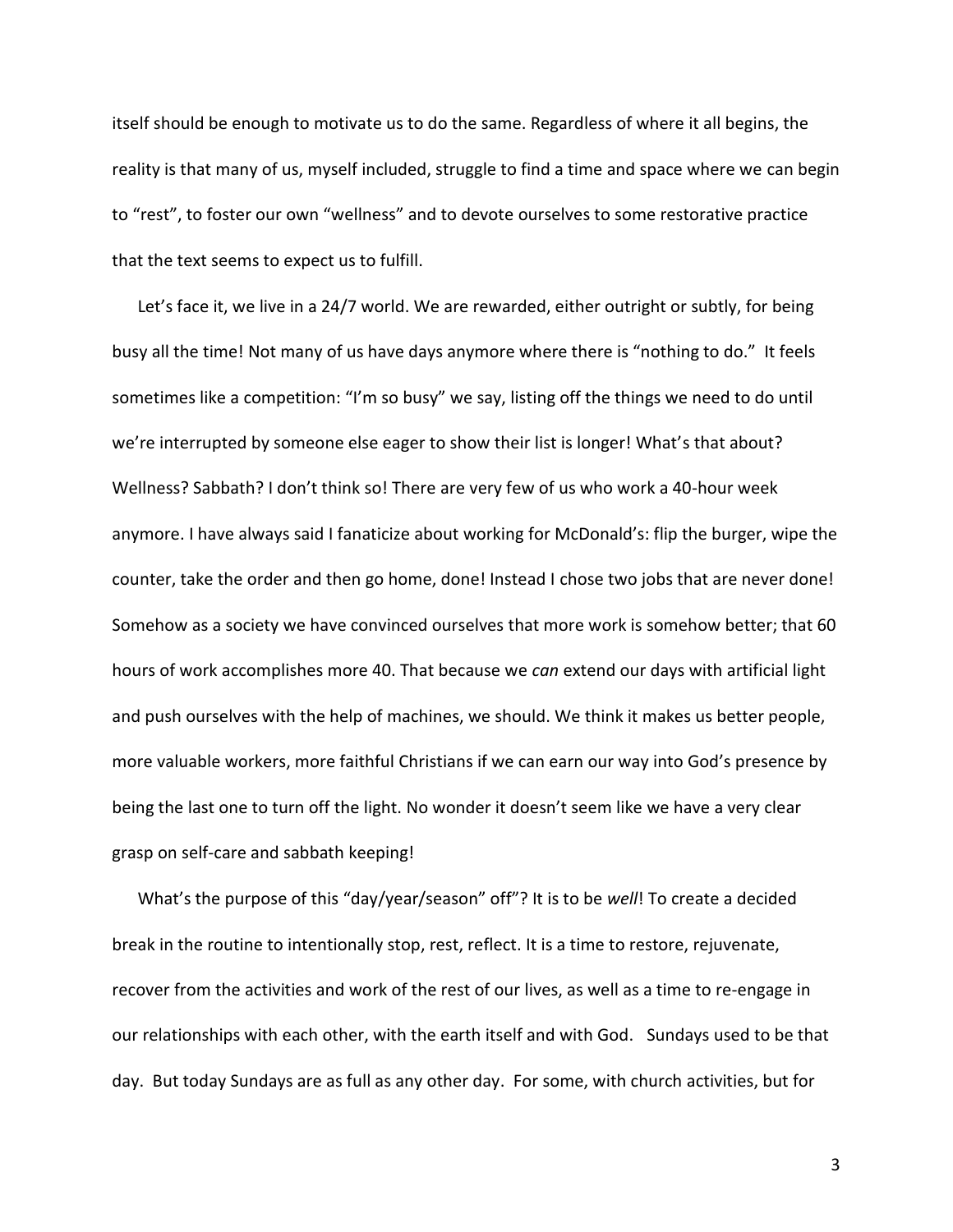most, with sports and work and everyday chores like grocery shopping, meal prep and laundry that just doesn't happen any other time. How are we to honor this divine invitation in the world we currently live in? How do make both the interior and exterior space to claim God's intention for us to care for ourselves, and for our relationships with others and with the earth?

 Because that's what this wellness thing is all about. It's more than getting ourselves to the gym or taking a walk around the block, although that is tending to our physical selves. It's about loving and honoring ourselves in such a way that we routinely can say "enough". It's about valuing our relationships with others that we can say "I forgive" and let go of whatever separates us, including financial debts, obligations and expectations. It's about discovering life in the world around us and drinking that in in ways that infuse our very beings with creation's energy, abundance and life. That sounds more like a recipe for wellness than anything my insurance company can devise!

 The question is, how many of us *do* any of this, in any sort of regular, meaningful way? What is it that *you* do to make space for sabbath keeping in your life; how do you prioritize time and energy to cultivate relationships—with others, with yourself, with the earth, with God? When and how do you rest: physically, emotionally, mentally from the demands and responsibilities of your daily life? What refreshes you? Restores you? Invigorates you? Gives you the energy and desire to begin again?

 These are important questions for us to ask ourselves, and to ask one another as we think about cultivating and exchanging the currency of wellness; we can't invite others to be whole persons if we are not likewise on that journey. How might we help one another and give permission to one another to think seriously about our own self-care? How do we each, as an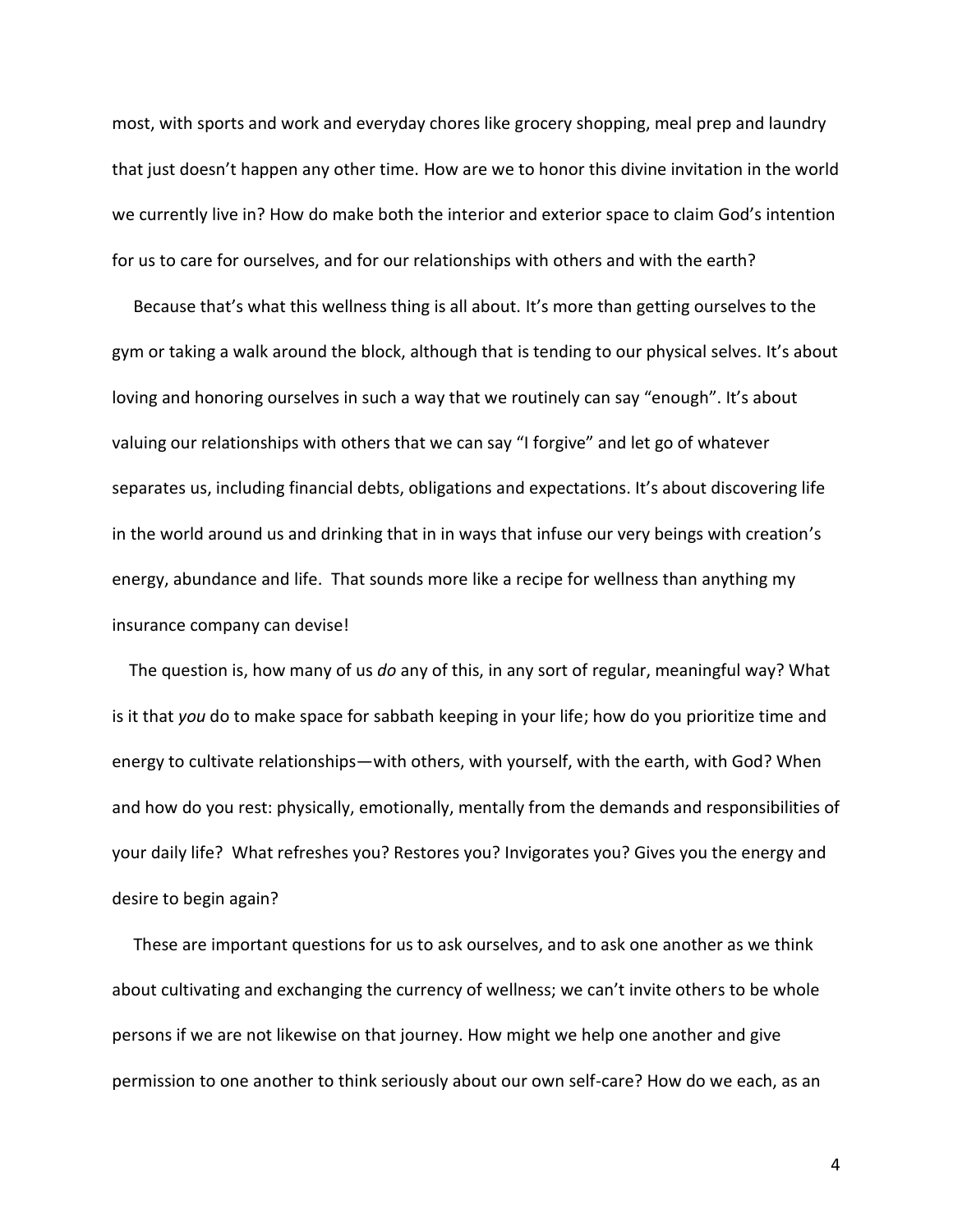act of conscious stewardship, prioritize ourselves and our time in such a way that we make space for renewal- weekly, annually, regularly-- in order to deepen our reservoirs so that we might be our best for ourselves, each other and for God?

 There are many ideas about what might help us to create this generative space, any of which could be helpful and inform our practice. But first we need to decide that we will *have* a "practice," an intention to care so deeply and genuinely for ourselves---as God does---that we prioritize wellness in our own lives. And only when we chose this for ourselves, can we begin to invite others to choose it for themselves—to make space to cultivate loving, honest relationships, to invest deeply in one another and in the community, to care actively, passionately for the earth, to give generously, enthusiastically to that which calls to us. Sabbath keeping reminds us, in a small but life-altering way, that we can stepping out of the world's wildness for a few hours, a day, maybe even more is a radical act, and when we do that, things will go on or wait, and we will be better for having rested. Wellness invites us to discover wholeness in every aspect of our lives and to see in this gift an opportunity for new life.

 And so Friday afternoon I packed my tent in my car. I drove to a point on the Chesapeake called "Elk Neck" and I walked in the woods and sat by a fire drinking mulled wine and eating chocolate. I laughed with friends, had time with my daughter, and snuggled into my sleeping bag, delighted to be "sleeping under canvas,"(as we say in my family) at least for one night, something that deeply restores my soul.

 I invite you, amidst all the business of our lives---and the business of our life together here-to love yourself as God does, and to claim the time and space to allow wellness to pervade your